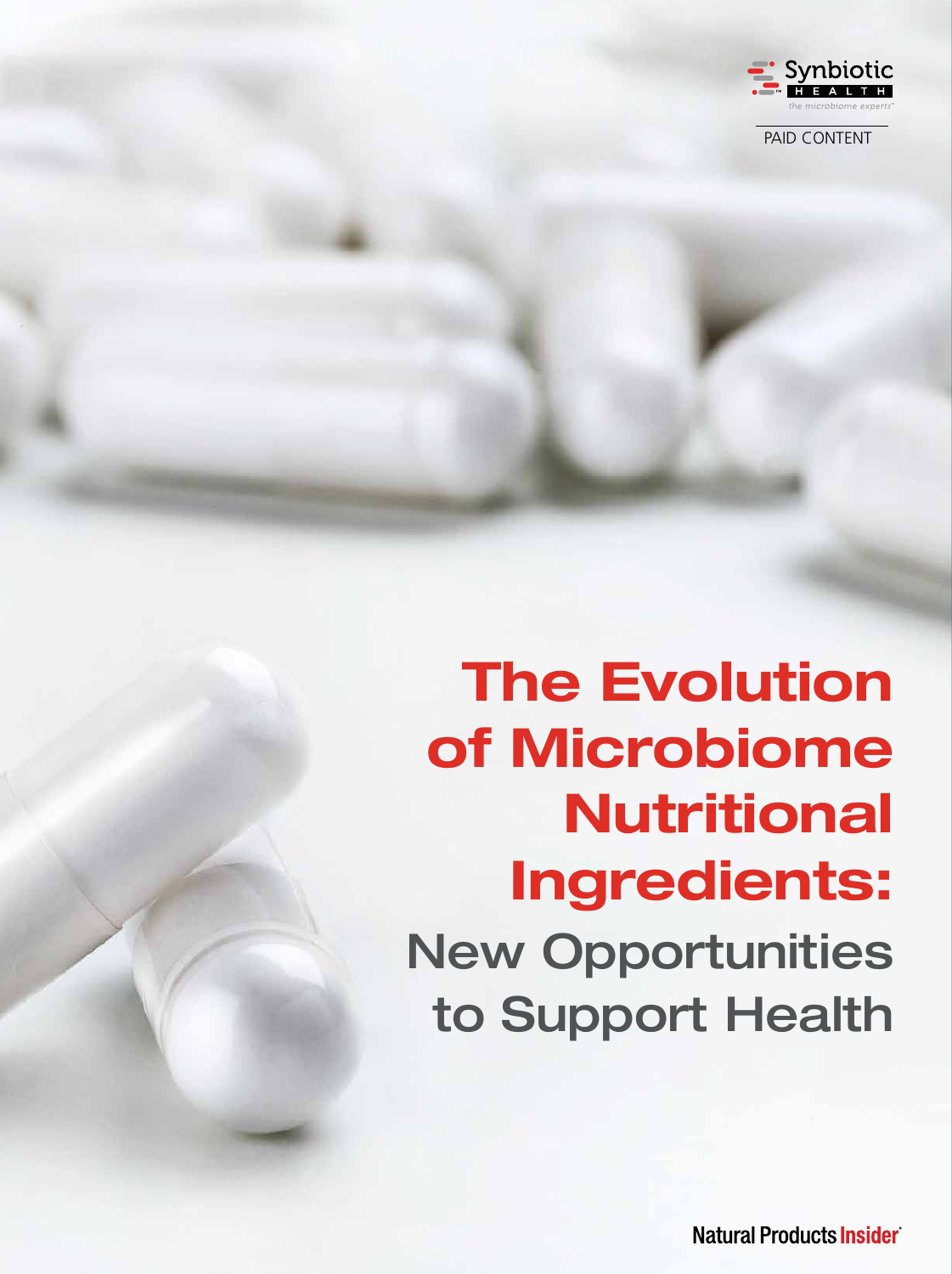

## **CONTENT**

| Raising the bar ecologically-advanced probiotics  6 |  |
|-----------------------------------------------------|--|
|                                                     |  |
|                                                     |  |
|                                                     |  |
|                                                     |  |
|                                                     |  |
|                                                     |  |
|                                                     |  |
|                                                     |  |
|                                                     |  |
|                                                     |  |
| The future of human microbiome science  13          |  |

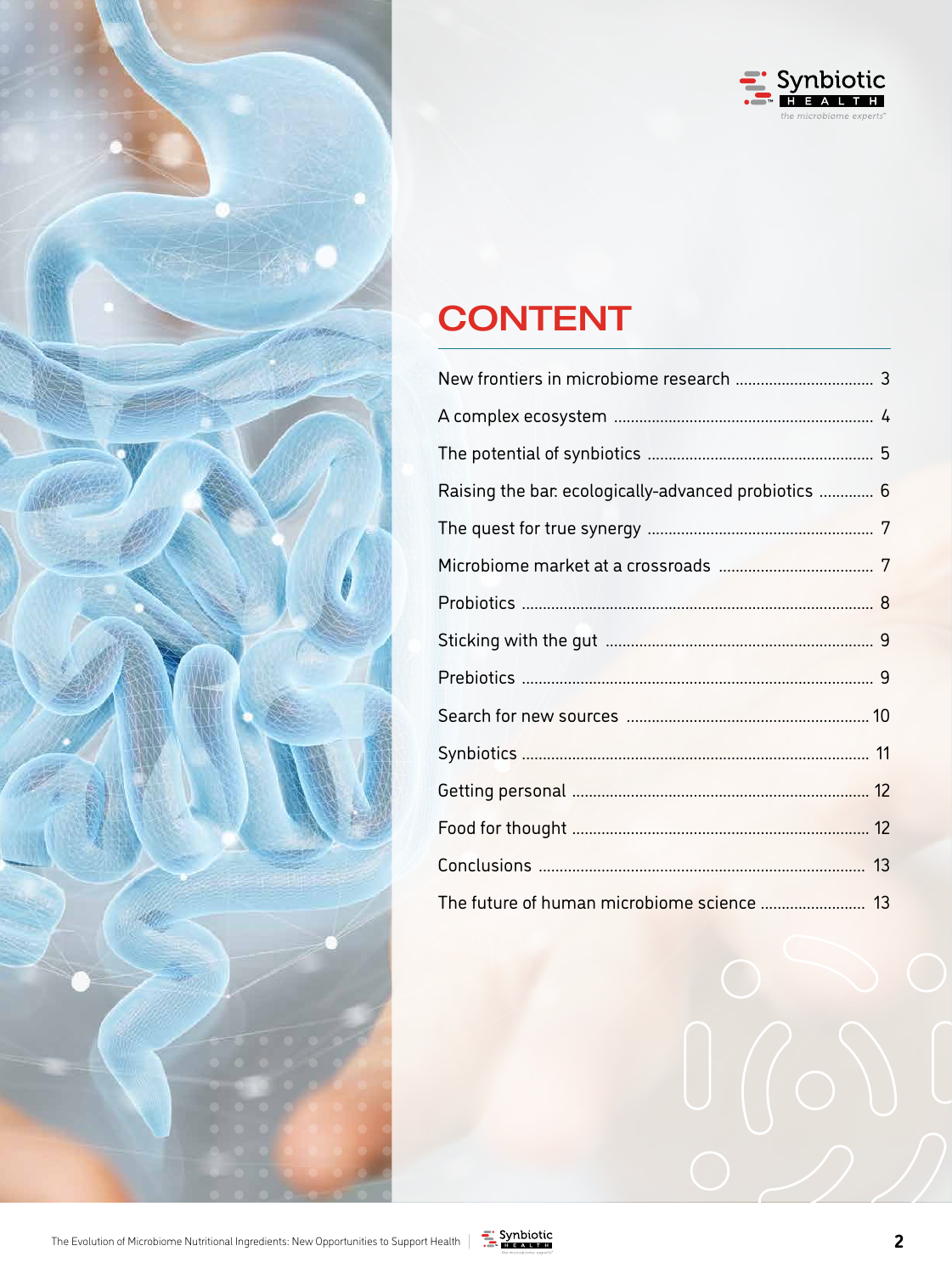### <span id="page-2-0"></span>New frontiers in microbiome research New frontiers in microbiome research

the gut microbiome has both stimulated scientific interest and captured consumer attention like few other aspects of human health and wellness. The premise—and the promise—are beyond fascinating. The discovery that trillions of microorganisms live in a symbiotic relationship with us has truly opened a portal into a new universe. Scientists are only now beginning to understand how to optimize this complex biological ecosystem and manipulate it to support gut health, the immune system, and other health benefits.

The first investigations into human-associated microbiota began in the late 17th century with the invention of microscopes that let scientists see the abundance and diversity of microbes in and on us. Fast forward a couple of hundred years and researchers with names like Pasteur, Metchnikoff and Koch used culture-based techniques to find connections between bacteria and disease, but hypothesized that other microorganisms might play important, even beneficial roles in our health. As early as 1917, a German physician cultured a strain of *Escherichia coli* that is still a commonly used probiotic today. Research would continue to pick up speed, enabled by techniques to culture oxygen-sensitive organisms which were developed mid-century.1

However, for many people, the modern-day field of microbiome research really came on the radar in the late 90s and early 2000s when DNAbased methods were invented that let scientists move far beyond the limits of microscopes and culture techniques and study microbes in deeper and broader ways. In particular, a 2006 paper

that linked gut microbiota to obesity attracted considerable attention.<sup>2</sup> The scientific literature on the gastrointestinal microbiome has swelled to at least 30,000 fundamental and clinical studies, showing associations with digestive, metabolic and immunological health as well as tantalizing hints about how the gut microbiota may influence mood, cognitive function, stress, and physical performance. Indeed, a recent preliminary study suggested that the state of our microbiomes may be more predictive of our health than our own genomes are. $3$  The idea that it is possible to modulate the microbiome and improve human health by purposefully introducing probiotic bacteria has bolstered a global industry now estimated at about \$45 billion USD by the International Probiotics Association (IPA).

This report aims to provide a well-rounded overview of how the microbiome relates to the food and nutritional supplements industry. We begin with a dive into the current state of the microbiome market through the lens of a startup spun out from a U.S. university, Synbiotic Health, which has the mission to bring scientific rigor to the development of probiotics, prebiotics and synbiotics. To provide context, we begin with an introduction to the company and its ecosystem-level approach to design ecologically-advanced products. Later, we turn to the scientific experts driving today's microbiome research and business, and then a view from analysts to fully understand the current market drivers and conditions. In conclusion, we look ahead to where all of this is headed, with research implications and market opportunities.

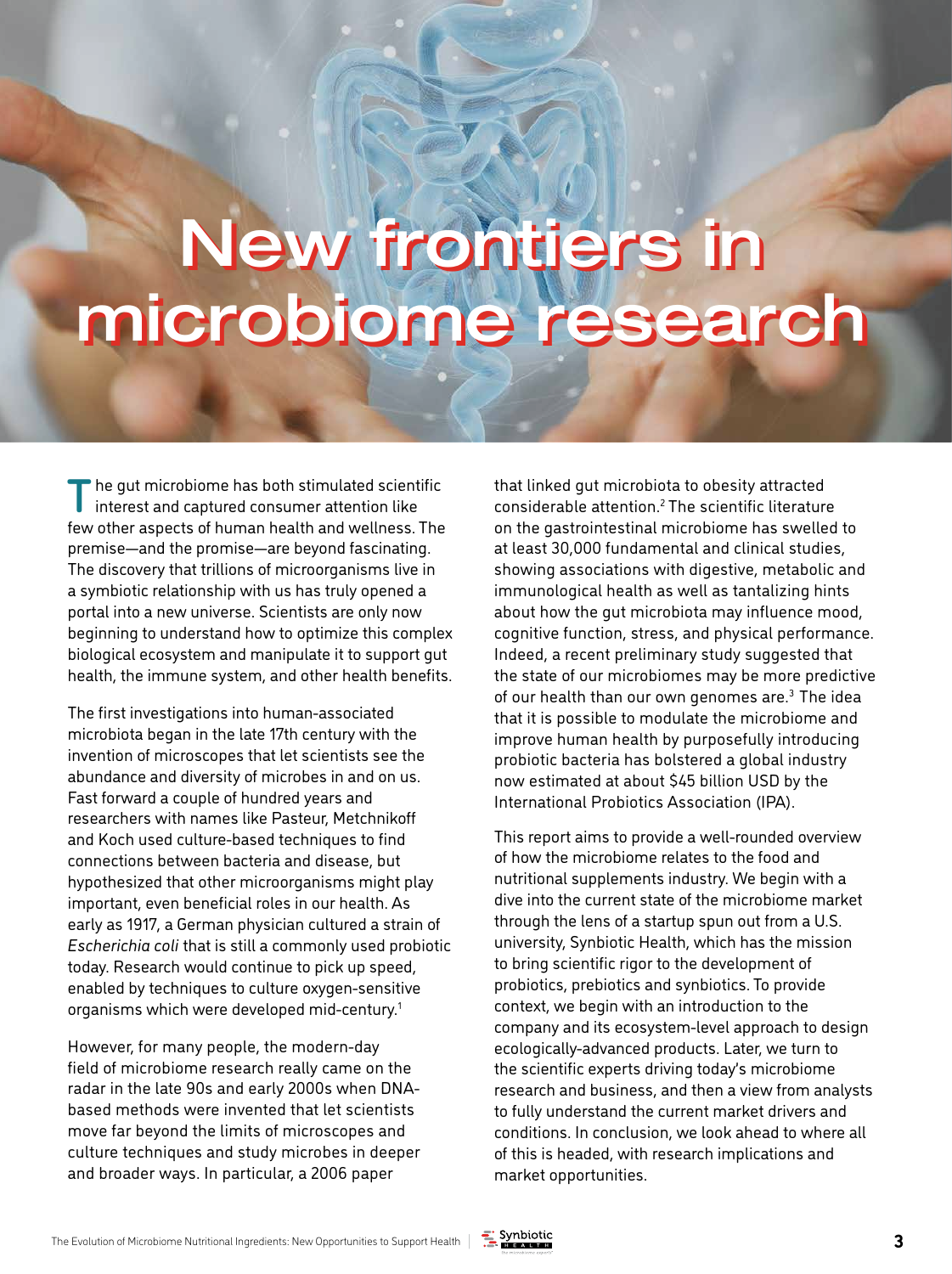<span id="page-3-0"></span>

#### A complex ecosystem

The progress in microbiome science over the last 15 years—spurred by technologies like rapid DNA sequencing, computational biology, and now machine learning—is impressive. However, it has also created an environment where sometimes the promises have outstripped the scientific premises. Pushback against industry hype on overselling the science in specific commercial segments of the microbiome field was inevitable. This included high-profile criticism of probiotics airing in June 2020 on the news program 60 Minutes. That segment, in particular, asserted that mixed results of probiotic clinical trials negate the claims that probiotics create a healthier microbiome that leads to better overall health.

The skepticism isn't entirely unwarranted, according to leading experts in the microbiome and nutrition field.

"We now have a much more comprehensive set of human diseases that have been linked to the microbiome. That's both an opportunity and it's also a problem," said Jens Walter, PhD, a professor for Ecology, Food, and the Microbiome at the APC Microbiome Ireland, the School for Microbiology, and the Department of Medicine at University College Cork. "The research is currently sorting out what of this is actually real and what of this is really just noise."

The Khem Shahani Distinguished Professor of Food Science at the University of Nebraska-Lincoln (UNL), Robert Hutkins, PhD, said it's exciting to consider the possibility of addressing systemic diseases like diabetes or heart disease by changing the gut microbiota through dietary interventions (including probiotics



Bob Hutkins, Ph.D., University of Nebraska – Scientific Founder, Synbiotic Health

and synbiotics), but it remains a big, open question for now. "The 60 Minutes story was an effort to inform the public, but I think it also short-shrifted scientifically and clinically-supported probiotics," he said.

Andy Benson, Ph.D., a fellow professor in the Department of Food Science and Technology at UNL and director of the university's Nebraska Food for Health Center, noted that study of the microbiome is a "relatively new field" of research that is attempting to understand how complex microbial ecosystems are assembled, how a wide range of factors (environmental, host, dietary) influence assembly and function of microbial communities, and how these factors relate to downstream effects on wellness or disease predisposition in the host.

"I think when you start putting it into those terms, as a complex resilient ecosystem, then it really starts to open your eyes about how difficult it is to perturb and cause a major change in an ecosystem," he explained. To realize the potential of the field to develop new strategies in maintaining good health, science still



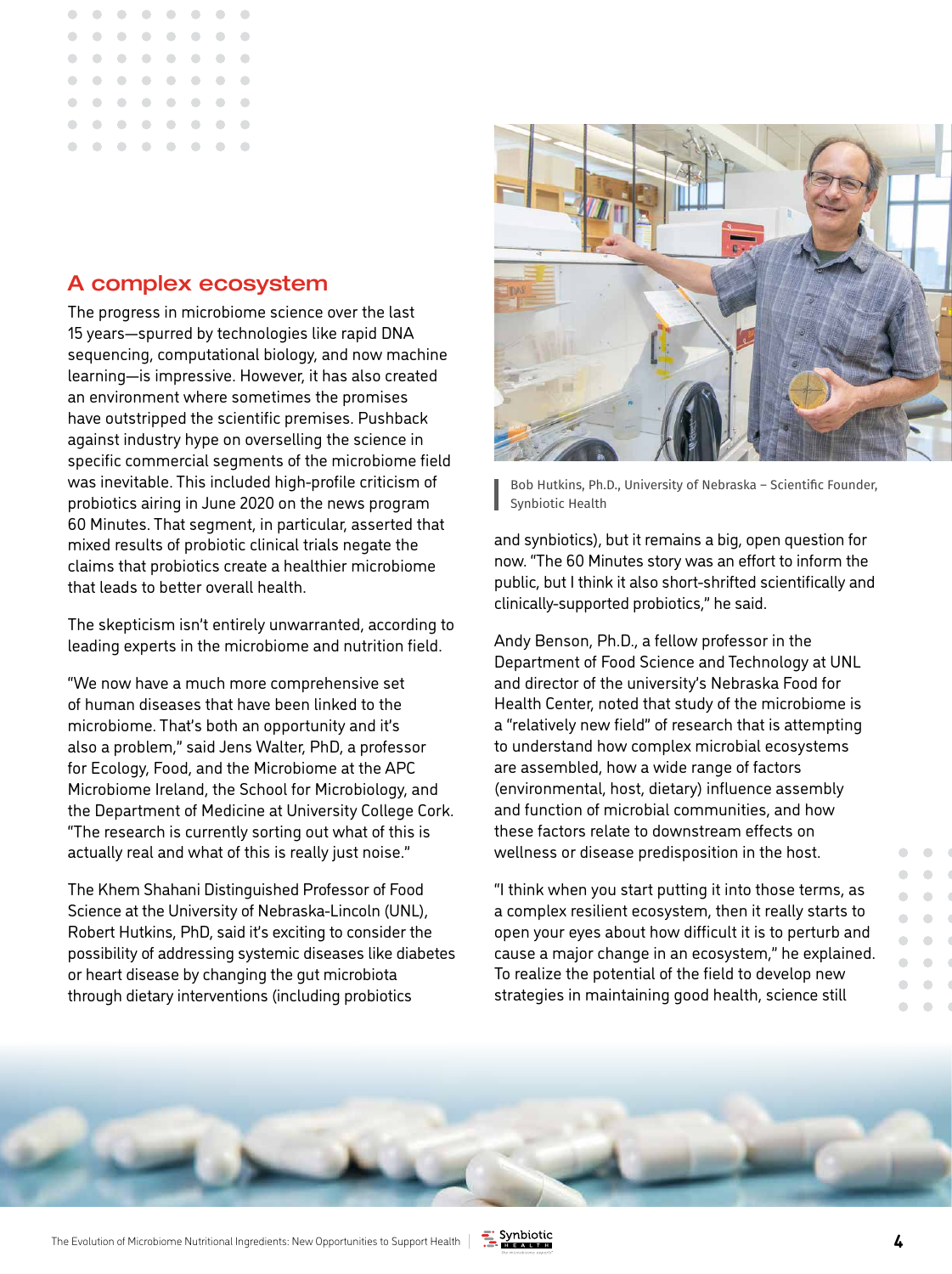

<span id="page-4-0"></span>

needs to learn how and when to make impactful changes that last. "We're learning how you can cause short-term disturbances, and how do you turn that into a long-term beneficial change? How do you engraft an organism into a complex ecosystem, if there isn't a niche or the niche is currently occupied by an undesirable organism or group of organisms?" said Benson. "If you consider the steps you would take to re-establish small sections of your lawn that have been overtaken by undesirable weeds, you can then imagine the challenge of achieving the same level of precision in displacing undesirable organisms in the complex gut ecosystem and re-establishing desirable organisms."

#### The potential of synbiotics

It has been understood for some time that "prebiotics" – commonly referred to as compounds that modulate gut microbiota to improve health – have great potential to impact our complex bacterial communities. Early studies involving both Hutkins and Walter assessed the effects of the prebiotic galactooligosaccharide (GOS) on the gastrointestinal microbiome in healthy adults.4,5 In the peer-reviewed journal *PLOS One*, for example, the researchers found through DNA sequencing that GOS "consistently and significantly" enhanced levels of a beneficial genus of bacteria called *Bifidobacteria*, with five- to ten-fold increases in cell count in half of the study subjects.6

To maximize the potential of probiotics and prebiotics to impact our health and bring scientific rigor to the

industry, Walter, Hutkins and Benson, among others, co-founded Synbiotic Health in 2019. The company's namesake refers to an emerging category of products that combine beneficial bacteria with food for bacteria, usually a carbohydrate prebiotic. Emerging research suggests that thoughtfully-designed combinations of the two may be more effective when paired together.

The official definition from the International Scientific Association for Probiotics and Prebiotics (ISAPP), which Hutkins helped draft, describes a synbiotic as a "mixture comprising live microorganisms and substrate(s) selectively utilized by host microorganisms that confers a health benefit on the host." $7$ 

The new definition represents a quarter century of evolution in how scientists understand synbiotics since the term was introduced in a 1995 paper that also described prebiotics.<sup>8</sup> The more recent ISAPP panel concluded that restricting synbiotics to a mixture of established probiotics and established prebiotics could stifle innovation, so it leaves open the possibility that the components might confer health benefits only in tandem. In addition, the group of experts clarified the difference between *complementary* synbiotics and *synergistic* synbiotics.

The former represents the vast majority of products calling themselves synbiotics on the market today random pairings of probiotics and prebiotics. "In fact, we know from *in vitro* studies that the probiotic may not even grow on the prebiotic under any circumstances [in] some of the synbiotics that are in the marketplace," Hutkins said.

*Synergistic* synbiotics, as the name implies, are designed with a combination of live microorganisms and a substrate, which scientists hypothesize should have an effect greater than the sum of the parts—the idea that 1+1=3. So far, no one has successfully demonstrated the superiority of a commercial synergistic synbiotic in a clinical trial, according to Hutkins.



 $\sqrt{2}$  $\overline{\phantom{a}}$  $\blacksquare$  $\overline{\phantom{a}}$ 

 $\overline{\phantom{a}}$  $\begin{array}{c} \begin{array}{c} \begin{array}{c} \begin{array}{c} \end{array} \end{array} \end{array} \end{array} \end{array}$  $\bullet$  $\overline{\phantom{a}}$  $\sim$  $\overline{\phantom{a}}$  $\overline{\phantom{a}}$  $\sim$  $\bullet$  $\blacksquare$  $\bullet$  $\blacksquare$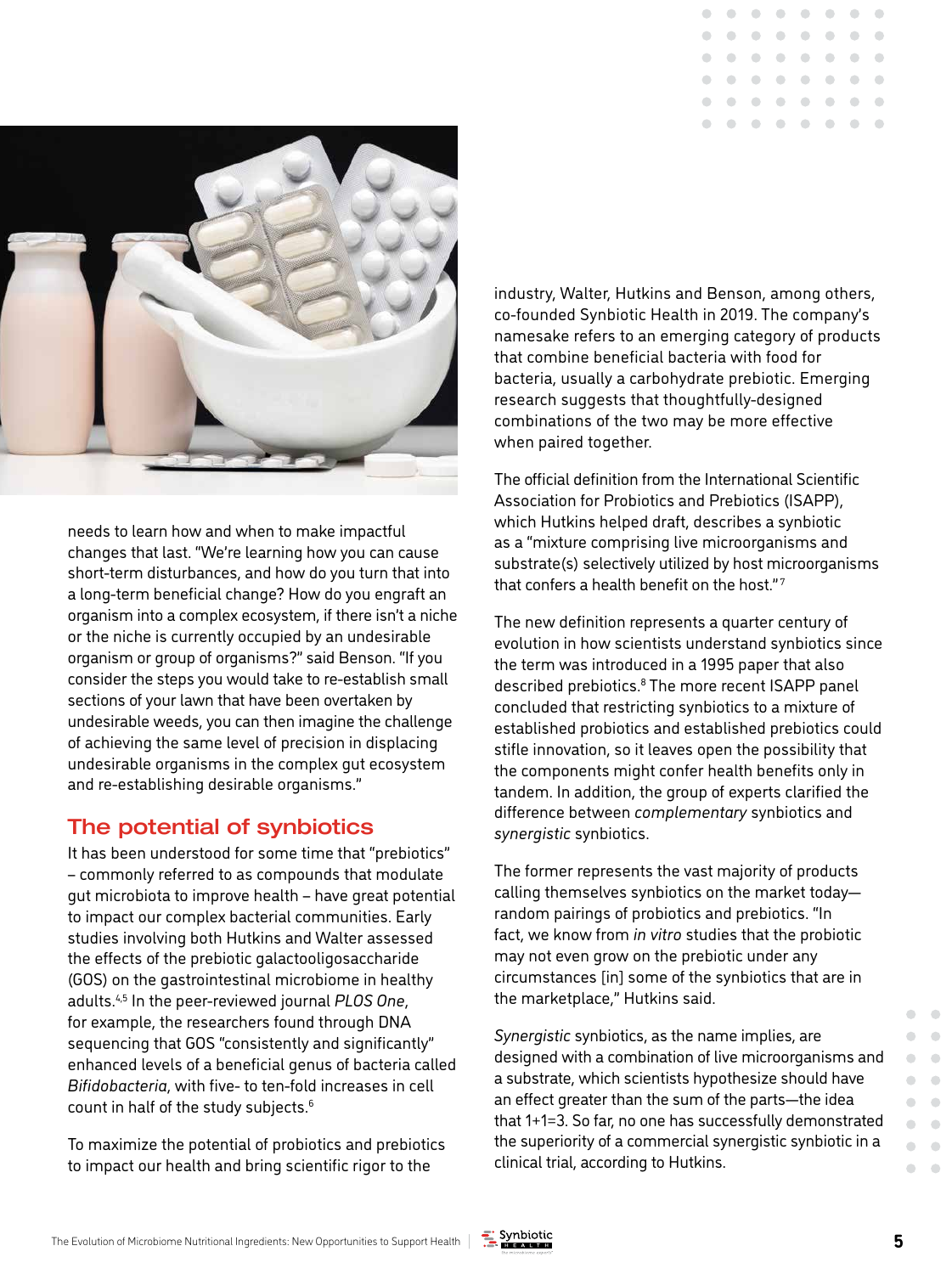<span id="page-5-0"></span>

#### Raising the bar: ecologically-advanced probiotics

That's the challenge that the science team behind Synbiotic Health and their collaborators have been trying to meet for the past decade. They have adopted an ecological framework by which to assess what combination of probiotics and prebiotics will produce a true synergistic synbiotic. Synbiotic Health leverages understanding from the field of ecology that different organisms are good at living in different environments. For example, whales live in the ocean and monkeys live in jungles. If you took a whale and transported it to the jungle, it wouldn't thrive or even live very long. Likewise, the monkey would not make a significant impact in an ocean ecosystem.

In this context, ecology suggests that introduced strains with established evolutionary history in the human gastrointestinal tract ("native strains") will more likely outcompete ones that originated



elsewhere because the latter lack the required traits to successfully colonize gut ecosystems. For historical and regulatory reasons, many of the commercial strains are not native to the human gastrointestinal tract, with many being sourced from soil or food instead.9 While many non-native strains may still provide benefits, Synbiotic Health considers them to be of relatively limited potential and sub-optimal for impacting human health.

"We're just one of a handful of startup companies in this field that have adopted science-first, ecologically rational kinds of products," Hutkins said. "There are not very many out there that do that."

In 2015, Hutkins, Walter, and colleagues published a paper that described a "novel method" to find an appropriate probiotic strain in order to design a synergistic synbiotic. The *in vivo* selection (iVS) method involved isolating a probiotic candidate using fecal samples from the human subjects who had consumed increased doses of GOS in previous studies. The analysis hit on a *Bifidobacterium adolescentis* strain (iVS-1), which showed an eight-fold increase in one subject.10

The team then put iVS-1 to the test in an experiment using rats that demonstrated that the strain not only had a strong preference for GOS but that the affinity helped it outcompete a closely related resident species.<sup>11</sup>

"It really persists in the gut in significantly higher numbers than some of the competitive probiotics, and it also boosts the resident bifidobacterium population," Walter said. "We say it's ecologically advanced."

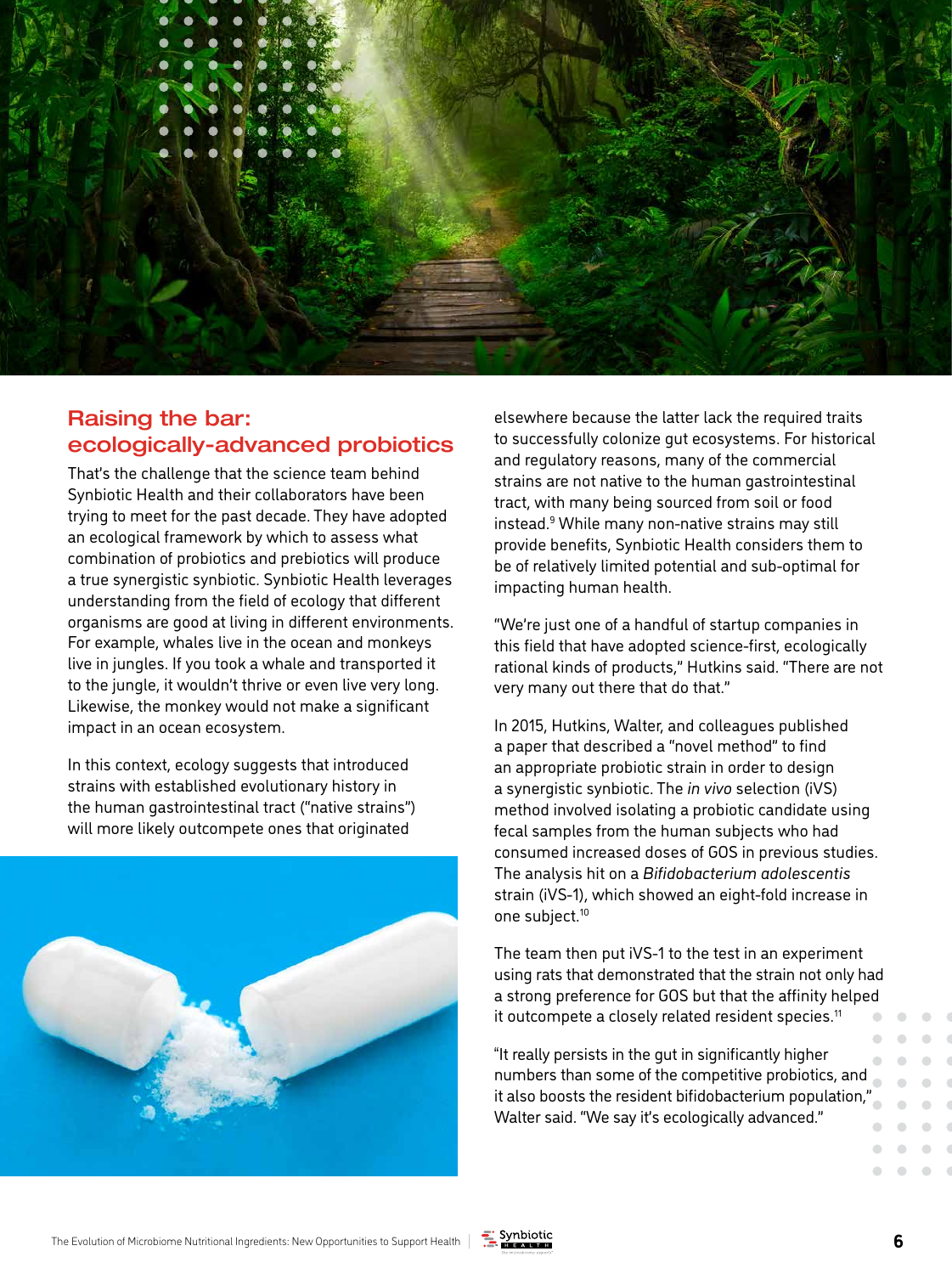

#### <span id="page-6-0"></span>The quest for true synergy

A major clinical study on the iVS-1/GOS synbiotic followed in 2018. The research involved pitting the promising synbiotic against another GOS-based synbiotic using *B. animalis* subsp. *lactis* BB-12 that *in vitro* studies show also has an affinity for GOS. The experiment involved participants receiving treatments containing one of the two synbiotics, or standalone treatments with just the probiotic strains or the prebiotic.

In addition to tracking changes in the microbiota community, the study investigated gut barrier function in an obese population. A disrupted gut barrier can lead to inflammation and trigger changes in gut microbes that lead to a range of gastrointestinal disorders.

The results of the parallel-arm, placebo-controlled human trial, showed promise but were mixed. The iVS-1 strain easily outcompeted the BB-12 synbiotic with tenfold higher cell numbers. In addition, iVS-1 increased cell numbers of total bifidobacteria and their parent taxonomic groups, a first for the adult probiotic field from simply introducing a strain.<sup>12</sup>



However, the hypothesis that the synbiotic would perform better than the standalone probiotics or prebiotics in improving gut permeability didn't meet expectations, according to Hutkins. All of them performed equally well, he said. The team has some theories as to why, though it may have simply been a matter of statistics.

"It would have taken a lot more samples to show an effect above and beyond what the individual treatments gave

us," Hutkins said. "Most importantly, it did show that the test strain iVS-1 by itself can improve gut barrier function by the measurements that we made." The team plans to re-approach demonstrating synergistic efficacy between a prebiotic and probiotic in future clinical efforts.

#### Microbiome market at a crossroads

Synbiotic Health is poised to join the natural products industry with commercialization of its first ecologicallyadvanced probiotic strain, iVS-1, at a time when the microbiome market is at something of a crossroads. Probiotics remain the biggest product category by a large margin in the United States and globally, though sales had plateaued in recent years. That is until the COVID-19 pandemic had consumers scrambling for natural products promising to support overall wellness and, in particular, immune health in 2020. Synbiotics only entered the scene in discernible force about five years ago, but are already the No. 2 category in microbiome products for health, followed by prebiotics.

The *Nutrition Business Journal* (NBJ) estimated the combined 2020 dietary supplements market for all three categories at about \$2.6 billion, a jump of more than 9% thanks to the COVID effect. A snapshot of the global market late last year provided a similar estimate of 10% growth in the probiotics category (not including prebiotics or synbiotics), according to Euromonitor International, which estimates global sales at about \$6.5 billion in 2020.

"We've found exploding interest in immunitypositioned vitamins and dietary supplements is really a global phenomenon," said Matthew Oster, head of Consumer Health at Euromonitor International during a webinar jointly hosted by the Natural Products Insider and IPA. "It's crossing cultures and communities, as many consumers in almost every market have sought out products that offer the promise of broad prevention from disease."

And, again, because of the pandemic, more consumers of probiotics, and all supplement categories, are bypassing store aisles for e-commerce. In the United States, direct-to-consumer (DTC) sales of specialty supplements like probiotics were already trending much higher before the brick-and-mortar economy



 $\bigcirc$  $\begin{array}{c} \begin{array}{c} \begin{array}{c} \begin{array}{c} \end{array} \end{array} \end{array} \end{array} \end{array}$  $\begin{array}{c} \begin{array}{c} \begin{array}{c} \begin{array}{c} \end{array} \end{array} \end{array} \end{array} \end{array}$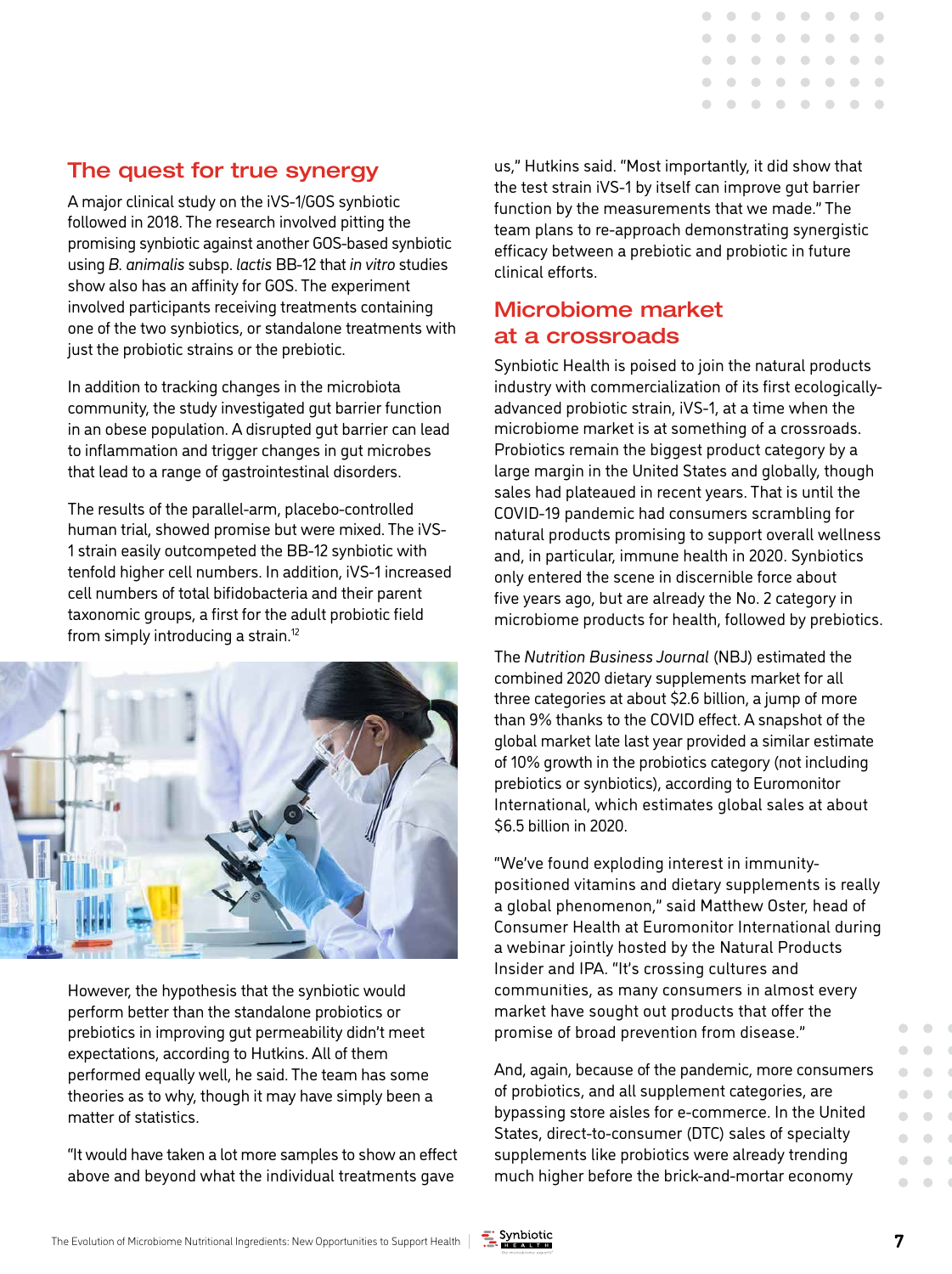<span id="page-7-0"></span>shut down across much of the country. DTC sales now account for roughly a third of all specialty supplement sales, according to NBJ.



The global e-commerce market size for probiotic supplements was valued at \$973 million in 2019, according to Lumina Intelligence, which tracks market data through digital signals like online reviews. Lumina estimated that probiotic sales through e-commerce channels would grow between 20% and 30% in 2020 to hit the benchmark of \$1.2 billion. One metric of higher sales growth, online consumer reviews, grew by 113% in 2020.

"In some of our previous studies, we actually found that in the developed e-commerce markets, there was a correlation between reviews and sales," noted Ewa Hudson, director of Insights at Lumina Intelligence, during a webinar.

Renewed interest in immunity and the digitization of the market represents a fraction of the larger trends driving the general market for microbiome-modulating products today. Read on for further insights as we drill deeper into the individual ingredient categories.

#### **Probiotics**

To paraphrase Mark Twain: Reports of the death of the probiotics market have been greatly exaggerated. Certainly, before 2020, sales of probiotics as a standalone dietary supplement category had recently flattened. Food and beverage applications have certainly cannibalized the category, which remains No. 1 among specialty supplements at more than \$2 billion in annual U.S. sales. Probiotics also fragmented with the rise of synbiotics, as more companies added prebiotics to formulations in a bid to reinvigorate demand for their products.

However, there are signals that the category remains extremely relevant, especially in certain segments of the market. For example, while proprietary strains account for 34% of products on the market, these products generate 57% of customer reviews and score higher ratings compared to generic bugs, according to Hudson at Lumina Intelligence.

And while the United States remains the largest dietary supplement market for probiotics, China recently surpassed Italy as the No. 2 market, according to IPA. The Asia-Pacific (APAC) region overall continues to grow and now accounts for more than half of the entire probiotic global category, noted George Paraskevakos, IPA executive director.

"With so much research and science tied to probiotics and immune support and with a public increasingly



Probiotics remain the biggest product category by a large margin in the United States and globally, though sales had plateaued in recent years. That is until the COVID-19 pandemic had consumers scrambling for natural products promising to support overall wellness and, in particular, immune health in 2020.

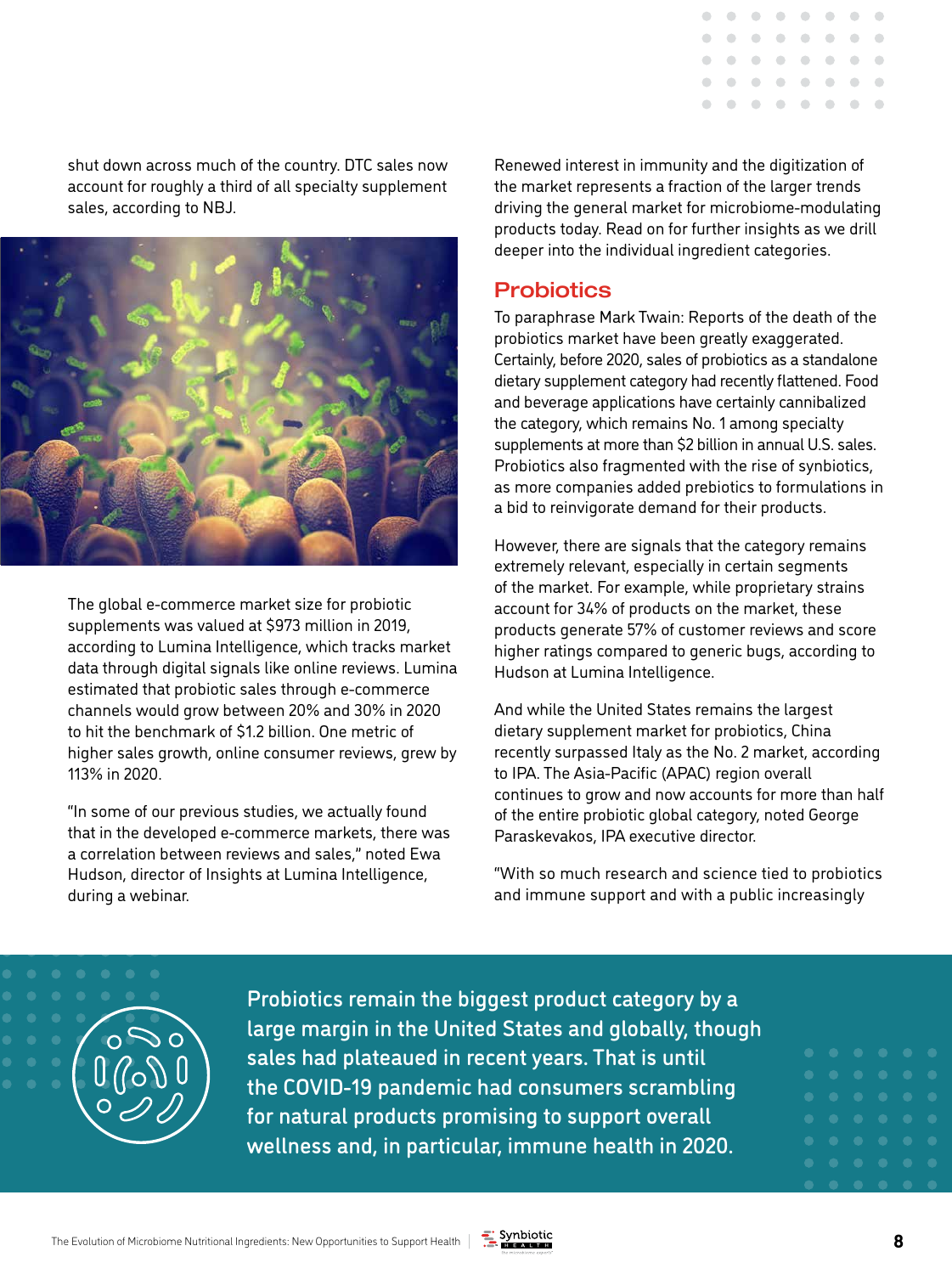$\begin{array}{c} \begin{array}{c} \begin{array}{c} \begin{array}{c} \end{array} \end{array} \end{array} \end{array} \end{array}$  $\triangle$  $\begin{array}{c} \begin{array}{c} \begin{array}{c} \begin{array}{c} \end{array} \end{array} \end{array} \end{array} \end{array}$  $\bigcirc$  $\blacksquare$  $\begin{array}{c} \begin{array}{c} \begin{array}{c} \begin{array}{c} \end{array} \end{array} \end{array} \end{array} \end{array}$  $\begin{array}{c} \begin{array}{c} \begin{array}{c} \begin{array}{c} \end{array} \end{array} \end{array} \end{array} \end{array}$  $\blacksquare$  $\blacksquare$  $\sqrt{2}$ 

<span id="page-8-0"></span>looking towards prevention as a new way of being, the market for probiotic supplements went up globally," he said.

Consumer awareness is growing around the basic idea that 70% of the immune system resides in the gut. More than 30% of people took a probiotic in 2020 for an immune health benefit, according to consumer survey data from Euromonitor. In the United States, NBJ says condition-specific use of probiotics for immune health accounts for 17.5% of overall sales. Indeed, immunity is expected to remain a near-term driver of growth in the category, even as concerns about the pandemic begin to fade in 2021, according to the business analysts.

"This hypothesis is the consensus view of industry experts polled by Euromonitor twice [in 2020]," Oster said. "It seems likely that a demand for immunity functionality will not only last until 2021, but also it potentially sets the stage for broader behavior changes in the future."

#### Sticking with the gut

Research into probiotics remains robust. Last year, IPA published research looking at two clinical registry databases and found more than 1,600 clinicals with probiotics registered. However, the quantity of clinical research does not necessarily translate to quality for the probiotic products that appear on store shelves or e-commerce websites.



"I struggle with the rationale for many of the products out there, and I ask myself, 'Why would they actually work, what mechanistically do they actually do?'" Walter of Synbiotic Health said. "There are a few probiotic products that were developed with a strong scientific basis, and that were clinically validated in robust studies. They do exist, but I could probably count these products on two hands."

Walter and other experts have argued that investigations into the microbiome should focus on "causality and mechanism with an eye toward phenotypes that are large in magnitude, easy to measure, and unambiguously driven by the microbiota."13

In other words, stick with the health benefits where the science is strongest. Currently, proving efficacy much beyond gut or metabolic health remains challenging until researchers better understand the biological pathways between therapy and target, according to Hutkins.

"What appears to be driving the interest in probiotics is kind of your normal gut issues that people have," he said. "The most popular products out there … and some of the yogurts and so forth, promote their products based on improving gut digestion and reducing some of the 21st century maladies of gas and bloating and cramps."

Gut health, by far, remains the No. 1 reason consumers buy probiotics, dominating the condition-specific categories with more than 70% market share, according to NBJ.

#### **Prebiotics**

Prebiotics have long had an identity crisis, with many consumers assuming that the word is a misspelling of the word probiotics. That's no longer the case. Awareness of prebiotics, substrates that feed beneficial gut microbes, continues to rise with more than 80% of supplement consumers familiar with the term, according to Len Monheit, executive director of the Global Prebiotic Association (GPA).

Quantitative data on the global prebiotic market remains elusive, but in the United States, the category has been climbing steadily and should edge closer to \$200 million in sales by 2023, NBJ reported. Inulin, fructooligosaccharides (FOS) and GOS continue to



 $\Box$  $\Box$  $\triangle$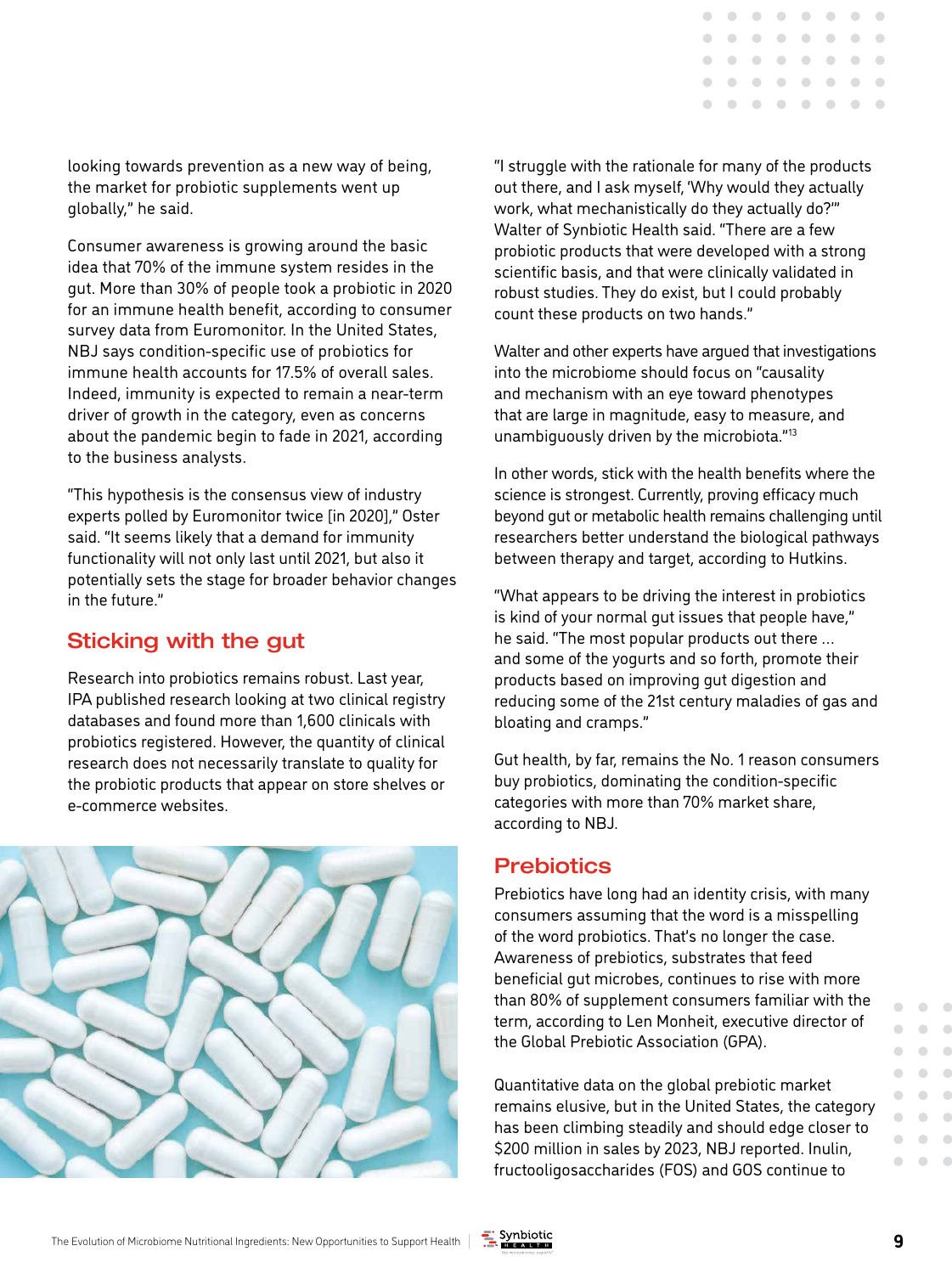<span id="page-9-0"></span>

dominate the market, Monheit said. However, market share among the trio is slipping, down from about 90% to a little more than 50% today, he estimated.

"You're starting to see excitement and awareness in the other areas," Monheit noted. The emerging types of prebiotics include resistant starch, polyphenols, human milk oligosaccharide (HMO) and xylooligosaccharide (XOS), among others. The commonalities among most of these newer non-digestible fiber compounds are that they are easier to formulate and effective at dosages of 1 g or less.

"We see new research on novel prebiotics that are a smaller dose," Monheit said. "If you can get a four-gram dose down to a one- to two-gram dose—and you can with some GOS—that's going to be much more flexible."

The newer prebiotics, which have different properties, are also driving applications beyond gut health, according to Monheit. Research on polyphenols, for example, suggests they directly affect inflammation, which influences immunity and metabolic health, he said. Science on how our microbial community, our guts, and our brains affect each other (the "microbiota-gutbrain axis" for short) has inspired claims reflecting other health conditions.

"All of the other applications beyond just gut health, in many cases, are reliant on some of the novel prebiotic ingredients," Monheit said. "The body of research that is emerging now is 10 times what it was five years ago."

#### Search for new sources

Aside from GOS, Synbiotic Health is also investigating XOS as a potential prebiotic for the company's pipeline of microbiome-modulating synbiotic products. The



Andy Benson, Ph.D., University of Nebraska – Scientific Founder, Synbiotic Health

low-dose potential is only part of its appeal, as XOS is a prebiotic that's commercially available at high purity, according to Hutkins. More importantly, he said, a narrow group of microbes—bifidobacteria, in particular—prefer XOS as a fermentable substrate. "So we like the specificity of that prebiotic," he noted.

Few clinical studies have been conducted on XOS to date, but the research so far has been tantalizing. In one pilot study the results suggested XOS may be beneficial in supporting gut microbiota composition associated with health in certain populations.<sup>14</sup>

But Synbiotic Health is not stopping at XOS or GOS. The company is leveraging a research platform to discover novel prebiotics by identifying components in grain and other food crops that impact the gut. "We do use a unique, automated high throughput



The ultimate goal would be to tell you what probiotic, prebiotic or synbiotic you ought to be consuming to get a measurable response. We have really impressive data

t**hat's getting us to that point.<br>Robert** Hutkins, Ph.D., The Khem Shahani Distingu<br>at the University of Nebraska-Lincoln (UNL) Robert Hutkins, Ph.D., The Khem Shahani Distinguished Professor of Food Science at the University of Nebraska-Lincoln (UNL)

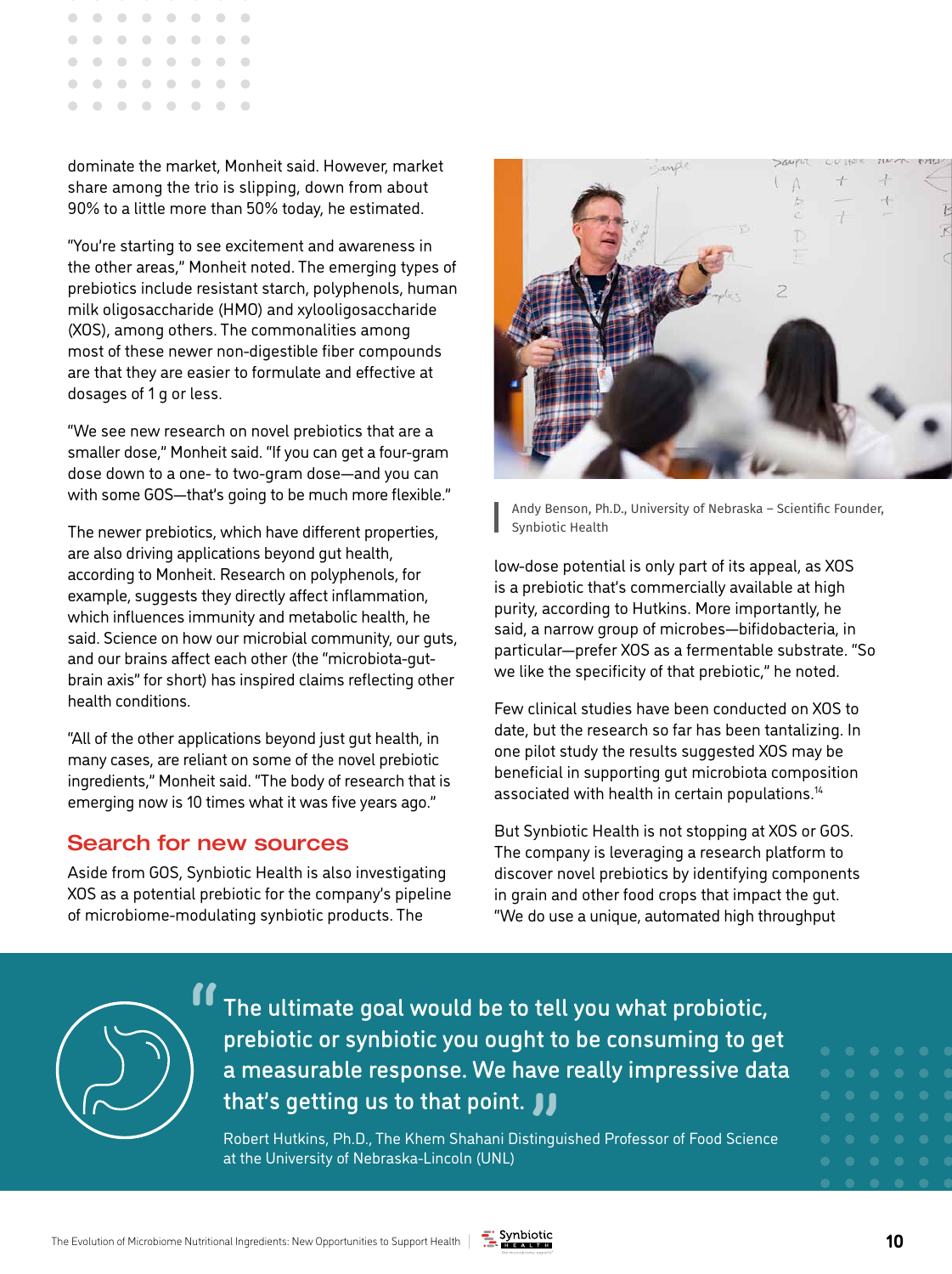<span id="page-10-0"></span>*in vitro* microbiome screening system as a phenotyping tool and feed human microbiomes individually *in vitro* with grain from hundreds to thousands of genetic lines of food crop. Then we use genetic mapping in the food crop to actually identify the pathway that's giving us the response that we're seeing in the microbiome. This enables us to use genetic analysis in the food crop to identify genes and pathways that drive response patterns detected in the *in vitro* microbiome screen," Benson explained. "The whole approach is agnostic, and provides an open-ended platform for pre-clinical discovery."



Another scientific shortcut developed at the Food for Health Center predicts unique metabolic pathways. For example, researchers studying the microbiomes of New World monkeys (common marmosets) have isolated several different bifidobacterial species that are unique to marmosets and are dominant members of their microbiome. By gazing (computationally) at the genomes of these microbes—a technique for finding features in the genome that may help interpret function the scientists are able to predict which substrates are preferred by different species of microbes.

Common marmosets are omnivores, but they also consume large amounts of tree gums in the wild. "After isolating a unique species of *Bifidobacterium* capable of growth on tree gums, we were able to identify unique genes and pathways in this organism's genome that encode enzymes for degrading tree gums and growth on the resulting degradation products," Benson explained. "Thus, by comparative genomic analyses, you can start to predict what types of substrates these organisms will chew up."

Ultimately, these discovery platforms may help produce novel synbiotics that don't currently exist on the market today.

#### **Synbiotics**

NBJ first started tracking synbiotics as a separate category in 2016, according to Claire Morton Reynolds, NBJ senior industry analyst. The category quickly outgrew prebiotics in total market share of microbiomemodulating ingredients, as well as outpaced sales growth of probiotic dietary supplements. In 2018, for instance, U.S. consumers spent \$658 million on synbiotics, up 16% from the year before.

NBJ projects synbiotic formulations will hit \$1 billion in sales by 2021 or 2022 at the latest, while sales of standalone probiotic supplements will gradually decline post-pandemic. Globally, Lumina Intelligence claims that 52% of all probiotic supplements now contain at least one prebiotic.

Morton Reynolds said there appears to be strong consumer understanding on how prebiotics and probiotics work together, which is likely helping drive the trend in synbiotics. "So it makes sense to have a formula—offering both feels more sophisticated," she said.

Monheit at GPA noted that the explosion of synbiotics on the market is mostly the result of opportunism at present.

"I think the categorization is weak, because we went through a three-year period where there wasn't a lot of product proliferation in the world of probiotics. Companies were reformulating, adding prebiotics to their probiotic supplements," he said. "Most formulations that we've seen on the marketplace are not intelligent formulations. It's just taking a probiotic strain or two or three, dropping in a little bit of inulin or a little bit of FOS, and calling it a synbiotic.

"That's not where synbiotics are going," he added. Instead, he argued, companies need to focus on the prebiotic [itself] which will provide more of an impact than choosing the right bugs, followed by clinical research that demonstrates a synergistic effect.

"That's where true synbiotics are going to eventually move," Monheit proclaimed.

And that's exactly where Synbiotic Health already sits. Its automated *in vitro* microbiome assay platform identifies

The Evolution of Microbiome Nutritional Ingredients: New Opportunities to Support Health | **11**<br>The Evolution of Microbiome Nutritional Ingredients: New Opportunities to Support Health | **11** 



 $\overline{\phantom{0}}$  $\begin{array}{c} \begin{array}{c} \begin{array}{c} \begin{array}{c} \end{array} \end{array} \end{array} \end{array} \end{array}$  $\begin{array}{c} \hline \end{array}$  $\begin{array}{c} \begin{array}{c} \begin{array}{c} \begin{array}{c} \end{array} \end{array} \end{array} \end{array} \end{array}$  $\begin{array}{c} \hline \end{array}$  $\begin{array}{c} \begin{array}{c} \begin{array}{c} \begin{array}{c} \end{array} \end{array} \end{array} \end{array} \end{array}$  $\begin{array}{c} \begin{array}{c} \begin{array}{c} \begin{array}{c} \end{array} \end{array} \end{array} \end{array} \end{array}$  $\Box$  $\blacksquare$  $\blacksquare$  $\blacksquare$  $\Box$  $\begin{array}{c} \hline \end{array}$  $\sim$  $\begin{array}{c} \hline \end{array}$  $\blacksquare$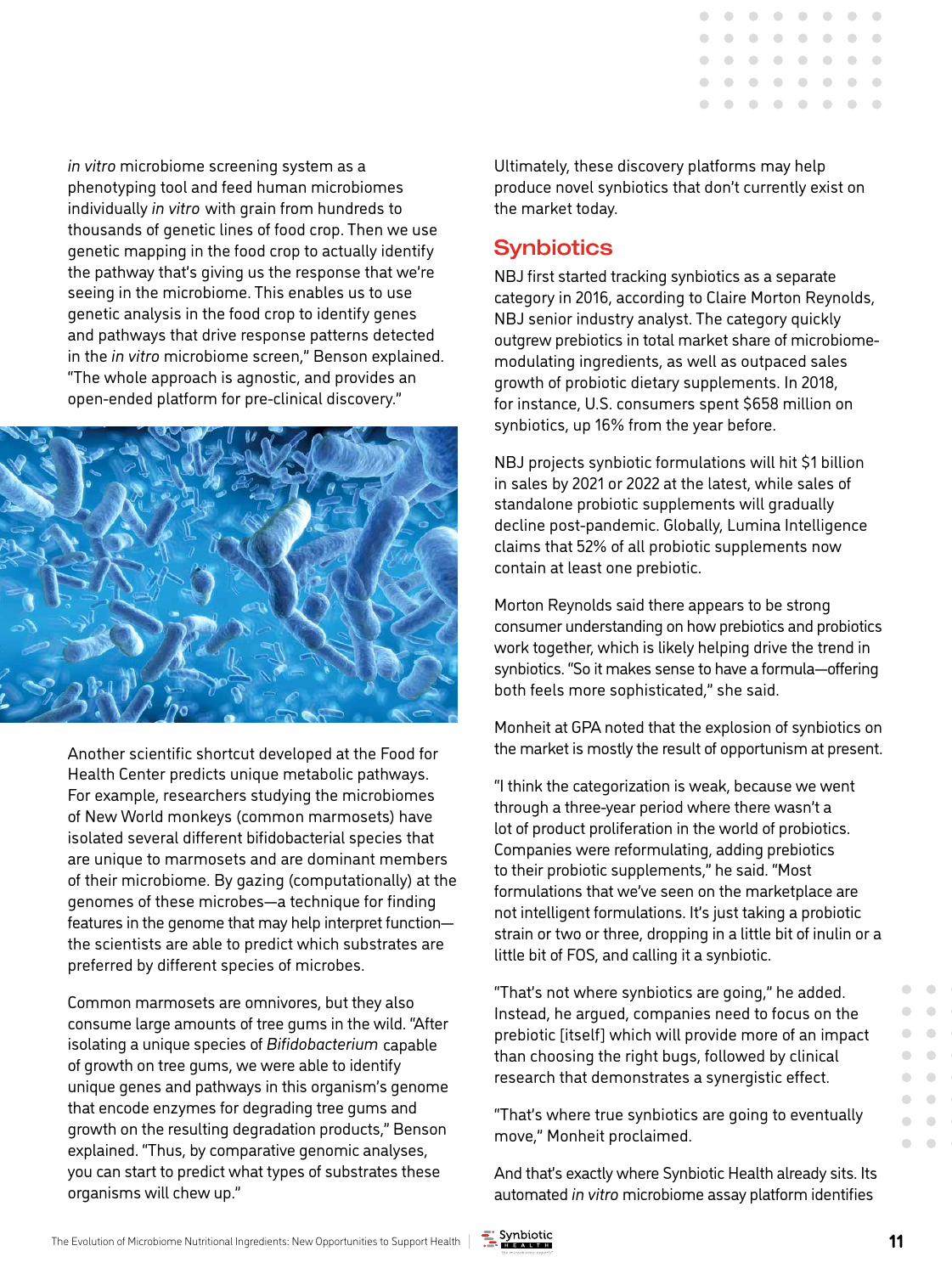<span id="page-11-0"></span>

potential prebiotics with microbiome-modulating effects on particular probiotics. In fact, this year the company will conduct a clinical trial on a new synbiotic design based on the XOS prebiotic and bifidobacterium pair that resulted from thousands of bioassays.

"The [clinical] outcomes that we'll be looking at are typical gastrointestinal symptoms—occasional gas, bloating, and diarrhea—as well as overall gut wellbeing," Hutkins said. "We're confident that our pairing is going to be effective at supporting gut health."

#### Getting personal

Synbiotics may also be the bridge that connects general wellness and personal health.

On one hand, the approach adopted by Synbiotic Health can overcome individual variation to some degree, according to Walter. In the earlier studies on the GOS prebiotic, for example, exactly half of the 18 participants showed a bifidogenic response, meaning 50% of the group were microbiome non-responders.<sup>15,16</sup> However, Walter believes from the research that an ecologically-advanced probiotic may still confer a health benefit across more human microbiome ecosystems than not.

"We haven't really seen any evidence that [iVS-1] doesn't survive in certain individuals. It might well not engraft in all individuals and it might not colonize in all, but we can definitely supply it to all individuals," he explained. "If we feed it in high enough numbers, they're definitely exposed to it, so we are at least removing some of this inter-individual difference. I'm not saying that we are completely getting rid of it … [but] I think the approach that we are doing is at least more likely to enhance the effect of a certain strategy."

On the other hand, the potential to provide personalized health products using synbiotics is a realistic and achievable goal, according to Hutkins. That's thanks, in part, to advances in diagnostics, gene sequencing, and now machine learning that can help predict what assortment of probiotic capabilities and prebiotic types may be needed across a range of microbiomes.

"The ultimate goal would be to tell you what probiotic, prebiotic or synbiotic you ought to be consuming to get a measurable response," he said. "We have really impressive data that's getting us to that point."



Jens Walter, Ph.D. University College Cork – Scientific Founder, Synbiotic Health

The idea isn't to create 300 million different formulations. Rather, think of classifying people into broad groups of microbiome composition much like the Myers-Briggs test.

"What you would want is a relatively small number of synbiotic combinations that would impact, in a predictable way, broad categories of individuals," Benson explained. "We're not there yet."

#### Food for thought

The health-conscious consumer is also becoming more focused on a functional foods and optimized diets as well as supplements. Food as medicine is a natural fit for probiotics and prebiotics—yet another type of synergistic effect.

"This is definitely something we are getting into," said Walter whose research also focuses on nutrition and dietary fiber. The dietary gap in today's high-fat, sterile Western diet directly affects metabolic and immune responses in the microbiome.<sup>17</sup>

The intent of the company has always been to be in both supplements and foods, Hutkins noted. Food applications are still in the early stages at Synbiotic Health, but the scientists did head into its food production laboratory last year to test the resiliency of the iVS-1 strain as a food ingredient.

The experiment involved mixing the synbiotic into a nutrition bar. It was successful in two meaningful

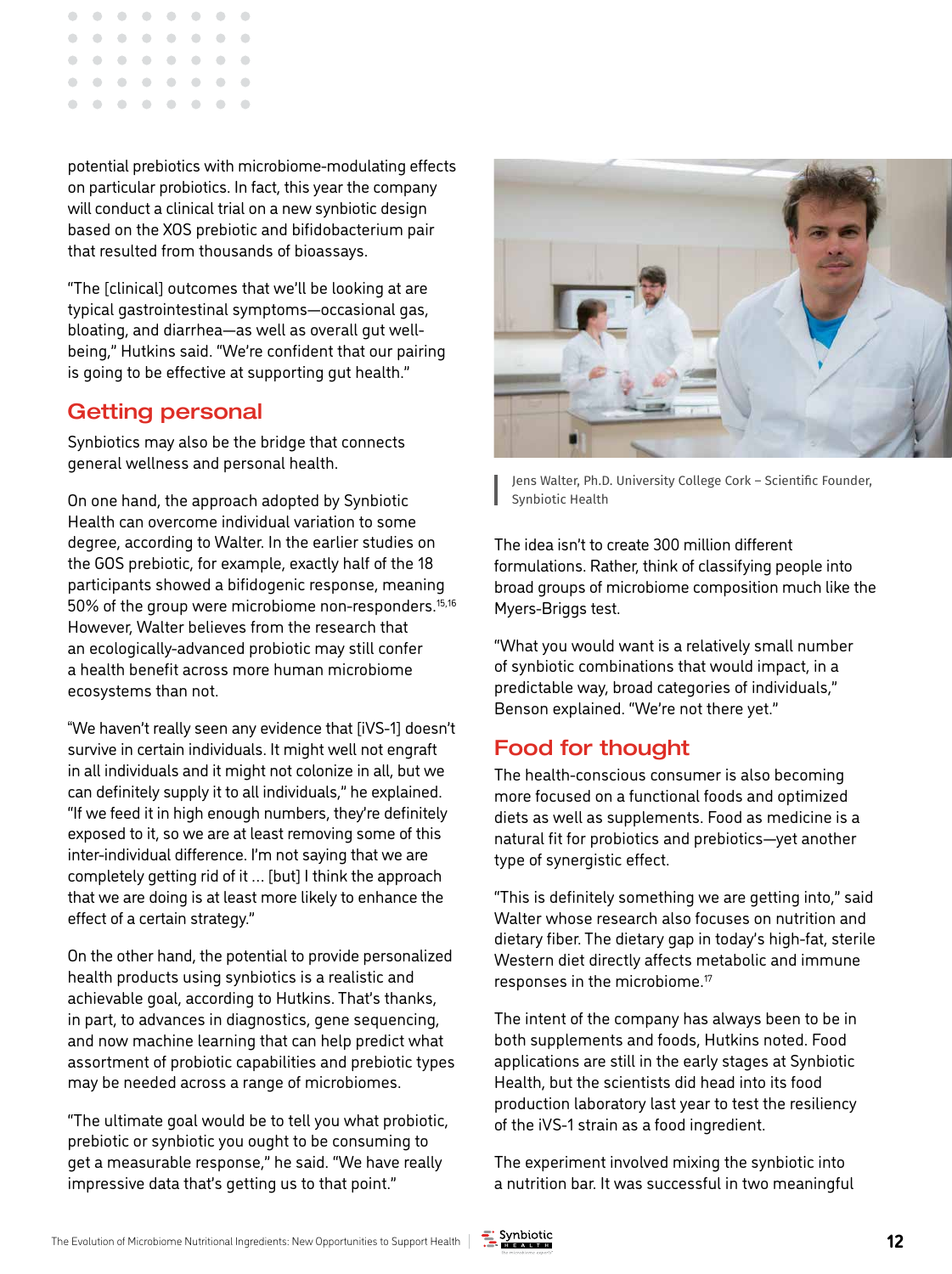<span id="page-12-0"></span>

ways. First, the probiotic showed remarkable stability, even at room temperature. Second, the bar was pretty delicious.

"Our intent for synbiotics is not necessarily to be in the bar business. At least it wasn't at the outset; we just wanted to make a prototype that would be attractive to potential partners," Hutkins mused. "But we're starting to think that we might be in the bar business."



Walter, commenting more generally about the synergy of synbiotics and food, said, "I'm super excited about this. There is not really that much out now in synbiotic foods."

And there are really not many companies out there doing the kind of rigorous science as Synbiotic Health.

#### **CONCLUSIONS**

#### The future of probiotics, prebiotics, and synbiotics

A breakthrough that produces a true synergistic synbiotic, whether in food or as a supplement, would have far-ranging implications. It would introduce a scientifically validated product with real efficacy, cutting through the criticism of ambiguous research or shoddy science. It would likely shake up how business analysts currently track the microbiome market today, though experts believe the distinctions between categories like probiotic and prebiotic will endure. How they frame that future, unsurprisingly, depends on their biases.

"Do probiotics get lost or convoluted amongst other product ingredients? Not at all," Paraskevakos at IPA argued. "These live organisms are the main characters or catalysts of health. The other elements simply enable these great little bacteria's benefits to thrive."

Monheit sees the relationship between pre- and proin more synergistic terms. "I think that prebiotics and probiotics will remain separate but connected," he said, "and part of that connection will be in synbiotics."

#### The future of human microbiome science

A 2011 study on the time lag between the discovery of ways to improve human health and the clinical implementation of those interventions estimated that it takes about 17 years for basic research to be translated to practice for patients and consumers.18 As discussed above, the modern microbiome science began to pick up speed around 2006. Assuming that the microbiome field moves at average speed and takes 17 years to penetrate the health care system ─ a speed which many would argue underestimates  $reality$   $-$  the next 2-3 years should see the broader roll out of microbiome interventions to audiences of health care practitioners and other key opinion leaders and influencers at a mass scale, leading to greater awareness of the importance of the human microbiome. Synbiotic Health feels it is perfectly poised to ride this rising tide and is set up well to capitalize on this advantageous timing.